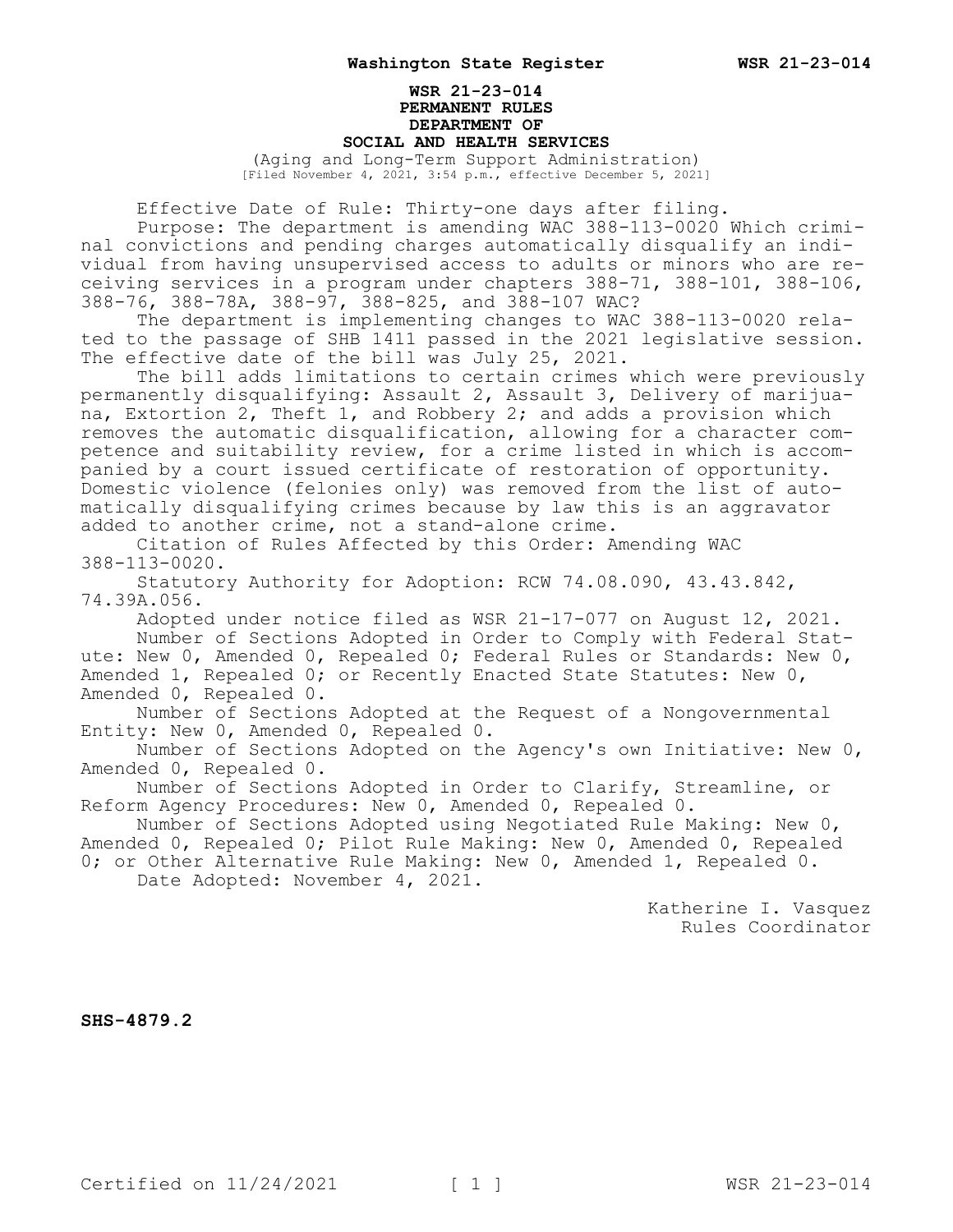AMENDATORY SECTION (Amending WSR 18-08-066, filed 4/2/18, effective 5/3/18)

**WAC 388-113-0020 Which criminal convictions and pending charges automatically disqualify an individual from having unsupervised access to adults or minors who are receiving services in a program under chapters 388-71, 388-101, 388-106, 388-76, 388-78A, 388-97, 388-825,**  and 388-107 WAC? (1) Individuals who must satisfy background checks requirements under chapters 388-71, 388-101, 388-106, 388-76, 388-78A, 388-97, 388-825, and 388-107 WAC must not work in a position that may involve unsupervised access to minors or vulnerable adults if the individual has been convicted of or has a pending charge for any of the following crimes: (a) Abandonment of a child; (b) Abandonment of a dependent person; (c) Abuse or neglect of a child; (d) Arson 1; (e) Assault 1; (f) Assault 2 (less than five years); (g) Assault 3 (less than five years); (h) Assault  $4/\text{simple}$  assault (less than three years); (i) Assault 4 domestic violence felony; (j) Assault of a child; (k) Burglary 1; (l) Child buying or selling; (m) Child molestation; (n) Coercion (less than five years); (o) Commercial sexual abuse of a minor/patronizing a juvenile prostitute; (p) Communication with a minor for immoral purposes; (q) Controlled substance homicide; (r) Criminal mistreatment; (s) Custodial assault; (t) Custodial interference; (u) Custodial sexual misconduct; (v) Dealing in depictions of minor engaged in ((sexual)) sexually explicit conduct; (w) ((Domestic violence (felonies only);  $(x)$ )) Drive-by shooting;  $((\langle \overline{\nu} \rangle) )$  (x) Drug crimes( $(\overline{\tau} \pm \overline{\tau})$  they involve)) involving one or more of the following: (i) ((Manufacture of)) Manufacturing or possession with the intent to manufacture a drug; (ii) Delivery  $((e f))$  or possession with the intent to deliver a drug other than marijuana; (iii) ((Possession of a drug with the intent to manufacture or deliver)) Delivery of marijuana (less than three years).  $((+z))$  (y) Endangerment with a controlled substance;  $((\overline{+aa}))(z)$  Extortion 1; (aa) Extortion 2 (less than five years); (((bb))) (bb) Forgery (less than five years);  $((+ee))$  (cc) Homicide by abuse, watercraft, vehicular homicide (negligent homicide); (((dd))) (dd) Identity theft (less than five years); (((ee))) (ee) Incendiary devices (possess, manufacture, dispose);  $((\text{eff}))$  (ff) Incest;  $((\overline{qq})$ ) (qq) Indecent exposure/public indecency (felony);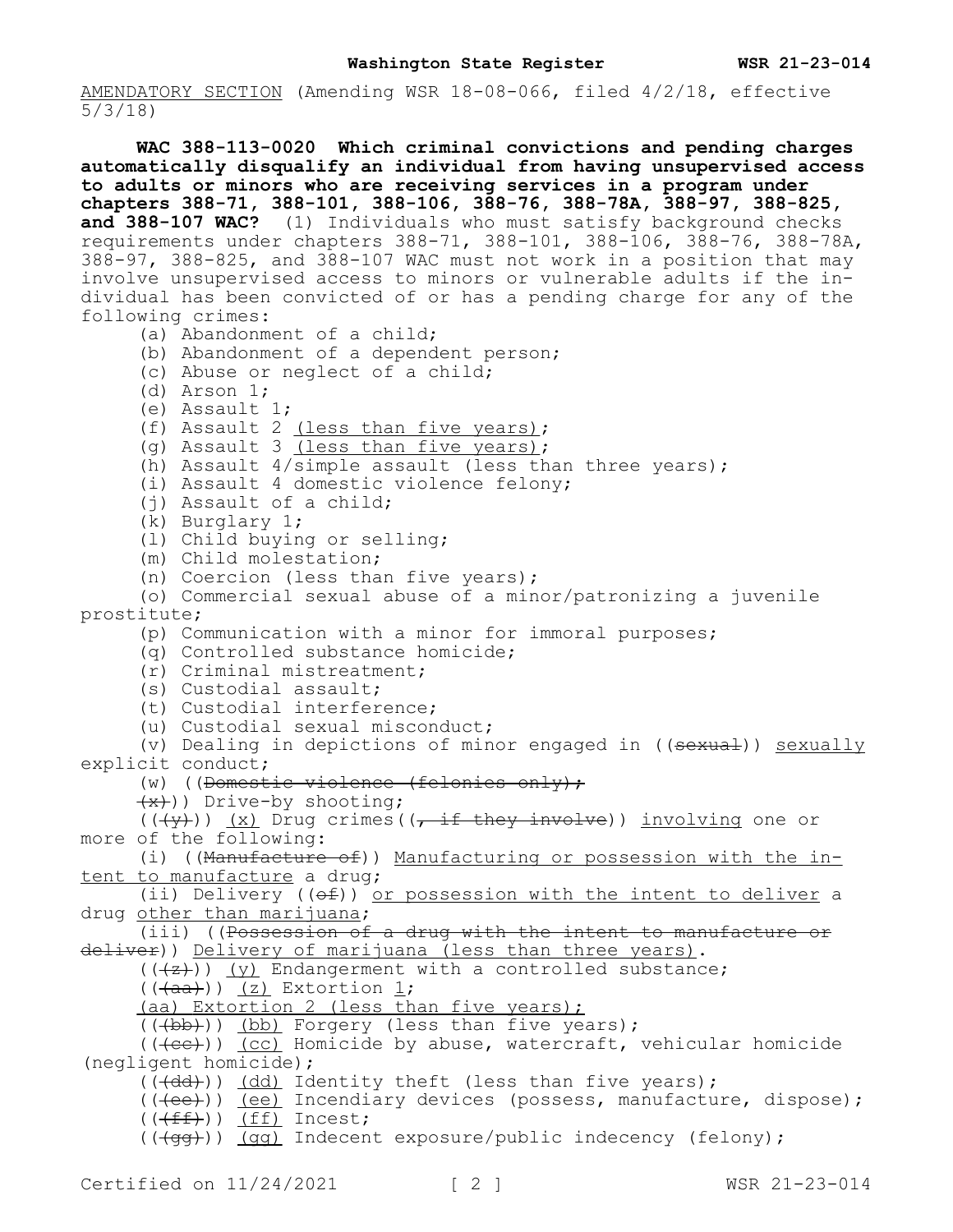(((hh))) (hh) Indecent liberties;  $((\overrightarrow{+i})\overrightarrow{ (ii)}$  Kidnapping;  $((\n\digamma)(\nabla)(\nabla)(\nabla)(\nabla)(\nabla)\nabla)\nabla^{\mu}$ (((kk))) (kk) Malicious explosion 1;  $((+11))$   $(11)$  Malicious explosion 2; (((mm))) (mm) Malicious harassment;  $((+nn))$  (nn) Malicious placement of an explosive 1;  $((+o+))$  (oo) Malicious placement of an explosive 2 (less than five years);  $($ ( $($  $($  $p$  $p$  $)$ ) ( $p$  $p$ ) Malicious placement of imitation device 1 (less than five years); (( $\frac{q}{q}$ )) (qq) Manslaughter; (((fr))) (rr) Murder/aggravated murder; (((ss))) (ss) Possess depictions minor engaged in sexual conduct; (((tt))) (tt) Promoting pornography; (((uu))) (uu) Promoting prostitution 1;  $((+vv))$  (vv) Promoting suicide attempt (less than five years);  $((+ww))$  (ww) Prostitution (less than three years);  $((+x^{*}))( x^{*})$  Rape;  $((\{yy\})$ ) (yy) Rape of child; (((+zz))) (zz) Residential burglary;  $((\{a, a\})\)$  (aaa) Robbery  $\underline{1};$ (bbb) Robbery 2 (less than five years); (((bbb))) (ccc) Selling or distributing erotic material to a minor;  $((\text{(\text{see})}))$  (ddd) Sending or bringing into the state depictions of a minor engaged in sexually explicit conduct; (( $\text{(\text{ddd})}$ ) (eee) Sexual exploitation of minors; (((eee))) (fff) Sexual misconduct with a minor; (((fff))) (ggg) Sexually violating human remains; (( $\frac{q}{q}($ )) (hhh) Stalking (less than five years); (((+hhh))) (iii) Theft 1 (less than ten years);  $((+i\texttt{i}))(j\texttt{j})$  Theft from a vulnerable adult 1;  $((\{\dagger\}\dagger\dagger)$  Theft from a vulnerable adult 2 (less than ten years);  $(kk)$ ) (kkk) Theft 2 (less than five years); (111) Theft from a vulnerable adult 2 (less than ten years);  $((+111))$  (mmm) Theft 3 (less than three years); (((mmm))) (nnn) Unlawful imprisonment; (((nnn))) (000) Unlawful use of building for drug purposes (less than five years); (((000))) (ppp) Use of machine gun in a felony; (((ppp))) (qqq) Vehicular assault; (( $\frac{q}{q+q+1}$ )) (rrr) Violation of temporary restraining order or preliminary injunction involving sexual or physical abuse to a child; (((Frr)) (sss) Violation of a temporary or permanent vulnerable adult protection order (VAPO) that was based upon abandonment, abuse, financial exploitation, or neglect; and (((sss))) (ttt) Voyeurism. (2) If "(less than ten years)," "(less than five years)," or "(less than three years)" appears after a crime listed in subsection (1) of this section, the individual is not automatically disqualified if the required number of years has passed since the date of the conviction. This will result in a letter from the background check central unit indicating a character, competence, and suitability review is required before allowing unsupervised access to children or vulnerable adults. This provision applies to convictions that the department has determined under subsection (3) of this section as equivalent to a